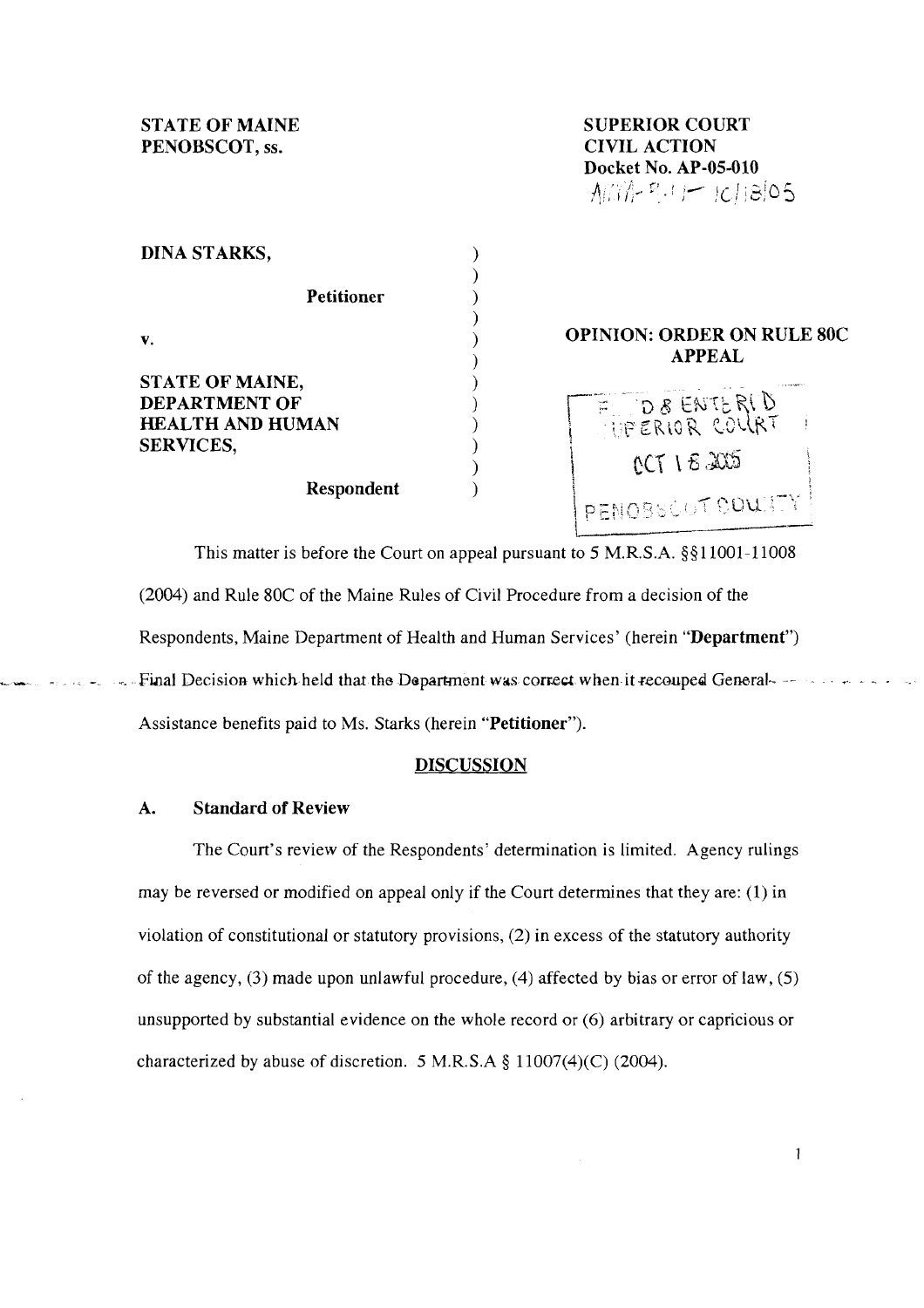Substantial evidence is defined as "such relevant evidence as a reasonable mind might accept as adequate to support the resulting conclusion." Lewiston Daily Sun v. Maine Unemployment Ins. Comm'n, 1999 ME 90, ¶ 7, 733 A.2d 344, 346. The Court may not substitute its judgment for that of the agency merely because the evidence could give rise to more than one result. Dodd v. Sec'y of State, 526 A.2d 583, 584 (Me. 1987). "The burden of proof clearly rests with the party seeking to overturn the decision of an administrative agency." Seven Islands Land Co. v. Maine Land Use Regulation Comm'n., 450 A.2d 475,479 (Me. 1982). In cases where conflicting evidence is presented, the Law Court has repeatedly held that such conflicts are for the fact-finder to resolve. Bean v. Maine Unemployment Ins. Comm'n, 485 A.2d 630.634 (Me. 1984). The remedy available to the court when the record is insufficient for judicial review is a remand to the agency for further findings or conclusions. 5 M.R.S.A. **3** 11007(4)(B). See also Gashgai v. Board of Registration in Medicine, 390 A.2d 1080, 1085 (Me. 1978). Finally, when . - - - . - - ,ruling on an agency interpretation-of astatute administered by **it,** thisCourtwil1 give . **-.**  great deference the agency's interpretation of the statute, unless the statute "plainly compels a contrary result." Berry v. Board of Trustees, 663 A.2d 14, 16 (Me. 1995).

## B. **Applicable Law.**

It is well-established that after spending General Assistance (GA) money to support an individual, the supporting municipality, or the State, may seek reimbursement of GA funds spent. 22 M.R.S.A. 4319(3); Me. Dep't of Health & Hum. Serv., 10-144 CMR 323-V (Interim Assistance). The State may recoup from a Supplemental Security Income (SSI) payment but not from a Social Security Disability Insurance (SSDI)

 $\overline{2}$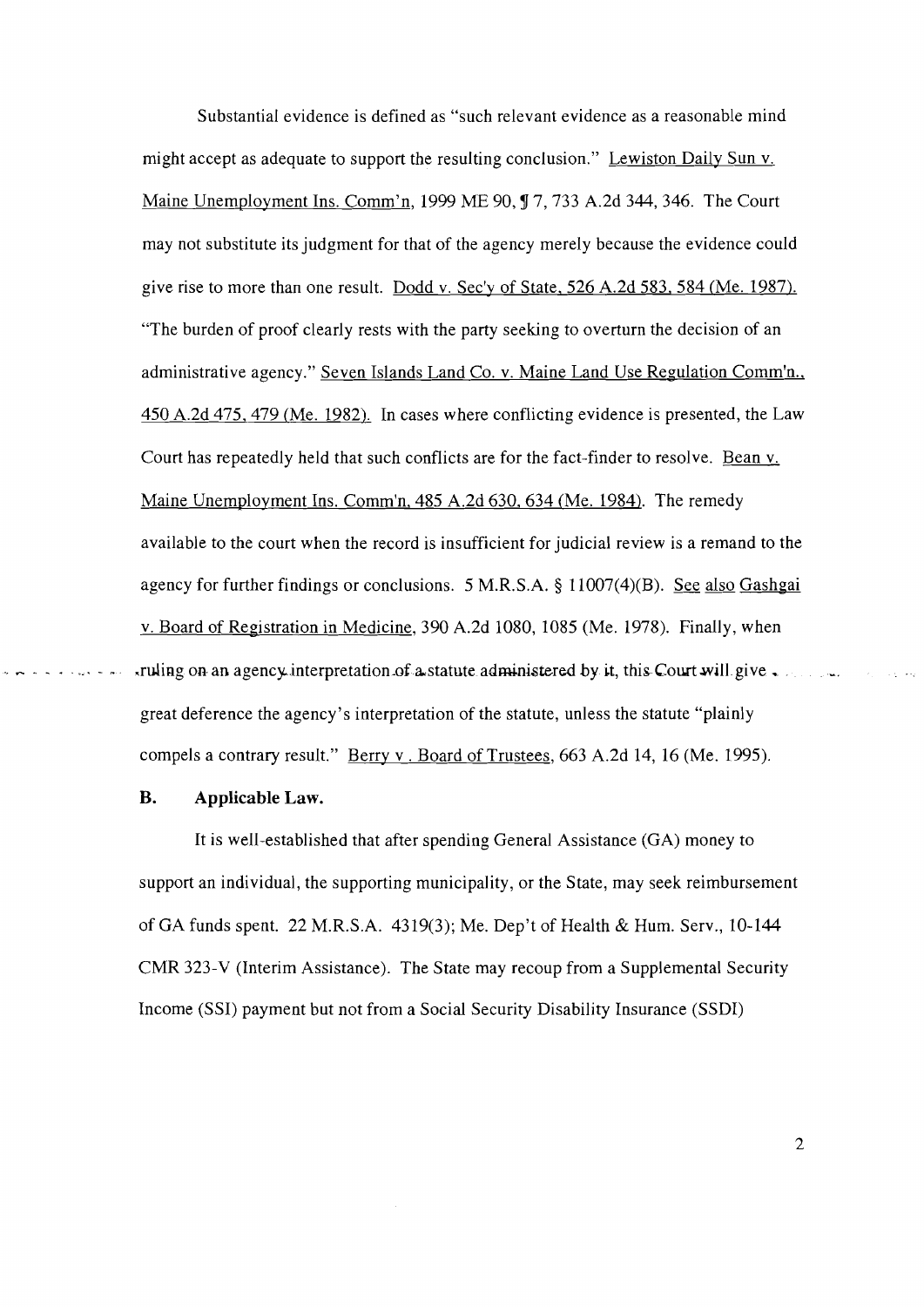payment. Despite Petitioner's argument that her benefits should have been deemed SSDI payments, the record indicates that these benefits were SSI payments.

It is undisputed that Petitioner received GA from the City of Bangor from January 1,2003 through September 30, 2004. It is undisputed that Petitioner signed required GA authorizations, agreeing that if she were subsequently found eligible for SSI, the State could recoup GA dollars expended on her behalf. It is undisputed that on or about September 21, 2004, Petitioner was found eligible, by SSA, for a retroactive SSI payment of \$1 1,700.00, with an effective date of eligibility of December 23,2004. Of that amount, \$8,889.66 was equal to the funds spent by the GA program for her support from January 1, 2004 to September 30, 2004. Pursuant to the signed authorization and State law and regulations, the State recouped \$6,700.86 of the funds spent for Petitioner's support, and the City of Bangor received \$2,145.80. Petitioner received the balance of \$2,853.54.

-The-Hearing Officer based his findings upon competent and substantial evidencein the record, and did not abuse his discretion. As such, the Final Decision to uphold the Hearing Officer's determination is affirmed.

## **CONCLUSION**

For the foregoing reasons, the Court affirms the Department's Final Decision. Accordingly, the entry shall be:

The Respondent's decision is AFFIRMED. The Clerk may incorporate this Decision and Order into the docket by reference.

Dated:  $\bigcirc \mathfrak{F} \cdot l \mathfrak{F}$  , 2005

Andrew Justice, Maine Superior Court